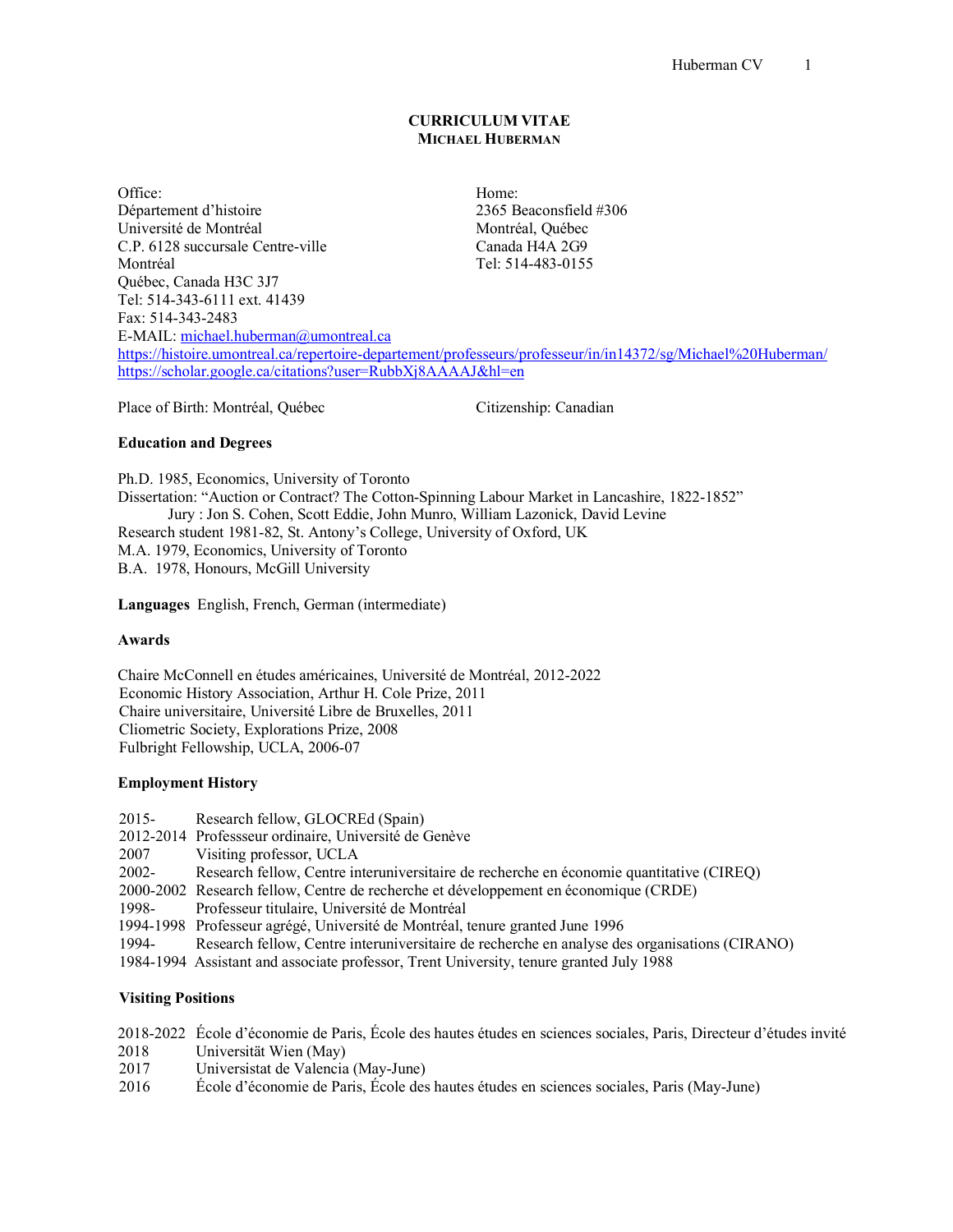- 2015 Universidade de São Paulo (March-April)
- 2014 Université Libre de Bruxelles (November)
- 2014 Universistat de Valencia (September-October)
- 2011 Université Libre de Bruxelles (May)
- 2008 École des hautes études en sciences sociales, Paris (May-June)
- 2008 Instituto de Ciências Sociais, Universidade de Lisboa (March)
- 2006 Stanford University, Department of Economics (November)
- 2006 Michigan State University, Department of Economics (September-October)
- 2005 Trinity College, Institute for International Integration Studies, Dublin (May-June)
- 2000 Laboratoire d'Économie Appliquée (INRA), École Normale Supérieure, Paris (March-June)
- 1999 Clare Hall, University of Cambridge, UK (March-June)
- 1997 Université Mohammed V, Rabat, Morocco (May)
- 1995 Wissenchaftszentrum Berlin, (June)
- 1991-1992 Institute of Governmental Affairs and the Agricultural History Center, University of California, Davis

# **Professional Service (recent)**

| 2020 | Scientific Committee, Historical Social Conflict database                       |
|------|---------------------------------------------------------------------------------|
| 2018 | Economic History Association Meetings, Montréal, local arrangements coordinator |
|      | 2012-2013 Nominating Committee, Economic History Association                    |
|      | 2012-2016 Editorial Board, Journal of Economic History                          |
|      |                                                                                 |

# **Teaching Record: Université de Montréal and Université de Genève**

**Courses**: Undergraduate - Introduction to quantitative methods, Globalization in historical perspective, North American social and economic history, British social and economic history, International economic history. Graduate - M.A. and Ph.D. seminars in comparative economic and social history, M.A. seminar in history and globalization (Études interanationales)

**Thesis Direction and Date of Completion**: Alexandre Lapalme (Ph.D.) November 2021; Flavian Minel (M.A) September 2020; Silva Barra Lumilla (M.A.) June 2019; Cédric Chambru (Ph.D. Geneva) June 2019; Camilo Matajira (M.A. EHESS, Paris) September 2018; Maegan Graveline (M.A) June 2017; Éric Laperrièrre (M.A.) December 2015; Christian Stohr (Ph.D. Geneva) June 2014; Christian Belhumeur-Gross (M.A.) April 2014; Simon Vézina (M.A.) April 2014; Mathieu Grandmaison (M.A.) September 2014; Carolina Corral (M.A.) December 2010; Nicolas Sylvestre (M.A.) April 2010; Éric Mauras (Ph.D.) November 2008; Stéfanie Durivage (M.A.) June 2002; Isabelle Drouin (M.A.) November 2000; André Poulin (Ph.D.) November 1996

**Current Graduate Students and Starting Date**: Zaghdoud Hassib (M.A.) 2020; Mathieu Grandmaison (Ph.D.) 2013

**Post-Doctoral Supervision**: Guillherme Grandi (Brazil) 2012-13; Manoela Pedroza (Brazil) 2008-09 (SHRCC); Javier Sylvestre (Spain) 2002-03 (INE-SHRCC)

**Theses Committees**: 2020 - George Ngoundjou Nkwindeum (Ph.D.), Lucienne Talba Papite (Ph.D.); 2019 - Shannon Dinan (Ph.D.), Hervé ZeidaTeega-Wendé (Ph.D.); 2018 - Jacopo Timini (Universidad Carlos III de Madrid, Ph.D.); 2017 - Jad Kabbanji (Ph.D.); 2016 - Anne-Marie David (Ph.D.), Léo Charles (Université de Bordeaux, Ph.D.), Catherine Lagrange (M.A.), Marie-France Leclerc (M.A.), Céleste Lalime (M.A.), Alexandre Dubé (M.A.); 2015 - Louis Lalancette (M.A.), Loïc Michaud-Mastoras (M.A.), Ouili Idrissa (Ph.D.), Tsoungui Belinga Vincent de Paul (Ph.D.); 2014 - Walter Steingrass (Ph.D.), Louis Phillipe-Béland (Ph.D); 2012 - Philippe Petitpas (Ph.D.); 2011 - David Boudreau (M.A.); 2009 - Louis Neamtan-Lapalme (M.A.); 2005 - Julie Vallières (M.A.) Éric Dussault (M.A.); 2004 - Phillipe Petitpas (M.A.) Miriam Rabkin (M.A.); 2003 - Alexandre Bujold (M.A.); 2002 - Christian Lefebvre (M.A.); 2001 - Marie Hélène Chayer (M.A.); 2000 - David Le Nôtre (M.A. UQAM), Marc Therriault (M.A.), Annie Montminy (M.A. HEC) Bernard Densereau (Ph.D.); 1999 - Martin Larose (M.A.), Sylvain Guindon (M.A.), Sylvain Hétu (M.A.), Réjean Buissière (M.A.), Philippe Dodin (M.A.), Ghislain Mireault (M.A.); 1998 - Célestin Blaud (M.A.),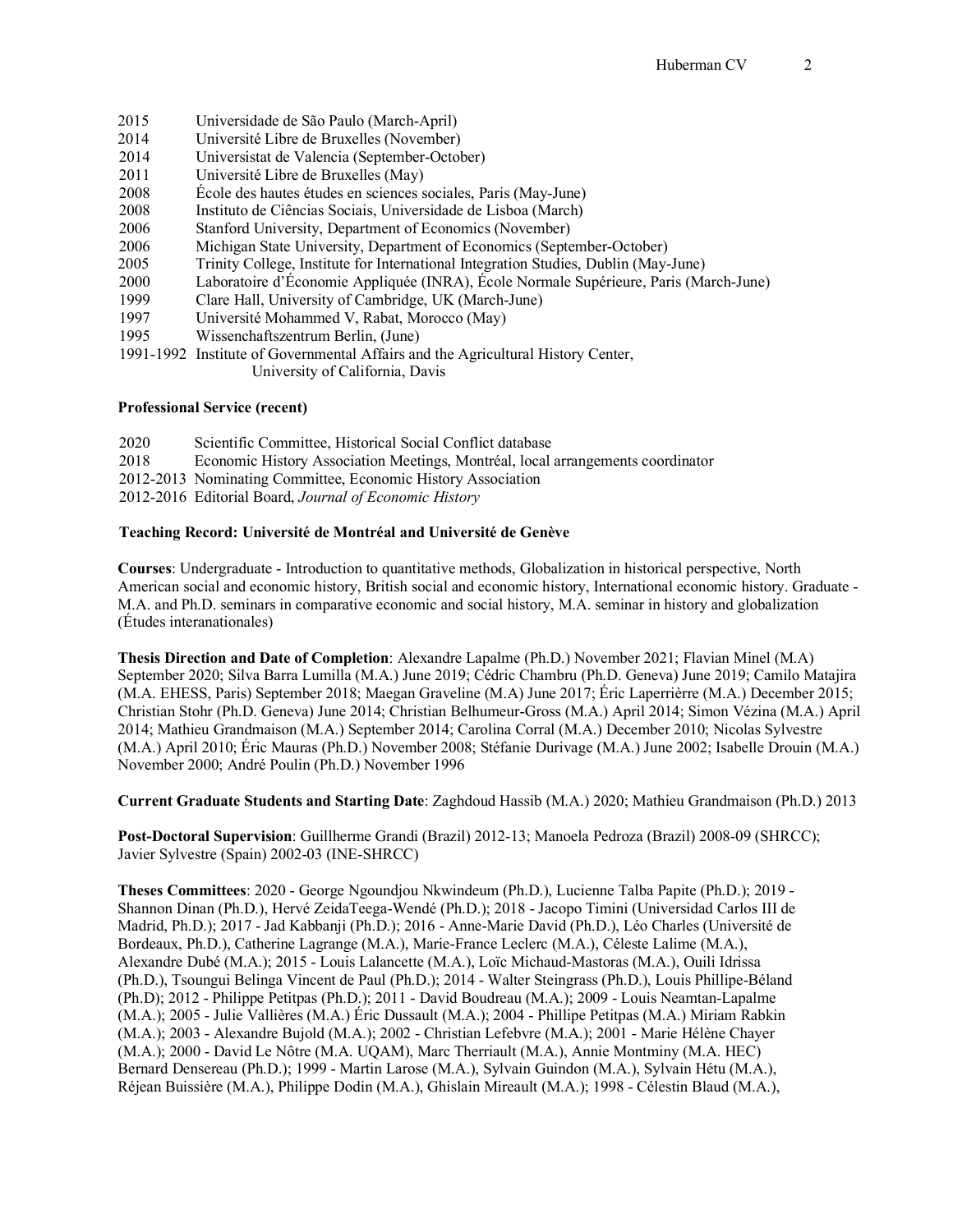Joey Cloutier (M.A.), Simon Larose (M.A.);1997 - Sylvie Michon (M.A.);1996 - Luc Bouffard (M.A.); 1995 - François Charette (M.A.), François Cartier (M.A.), Roch Legault (Ph.D.); 1994 - Michel Duchesne (M.A.)

### **Publications**

### **Books**

*Odd Couple: International Trade and Labor Standards in History* (New Haven: Yale University Press, 2012).

*Escape From the Market: Negotiating Work in Lancashire* (Cambridge: Cambridge University Press, 1996).

(and Robert Lacroix), *Le partage de l'emploi: Solution au chômage ou frein à l'emploi* (Sainte-Foy, Québec: Les Presses de l'Université Laval, 1996).

# **Editor**

(and Nicole Fortin), *Occupational Gender Segregation: Public Policies and Economic Forces*. A supplement of *Canadian Public Policy* 28 (May 2002). 250 pages.

(and Douglas McCalla), *Perspectives in Canadian Economic History*, 2nd edition (Toronto: Copp Clark, 1994).

## **Articles and Chapters**

(and Mario Holzner), "All Politics is Local: The Social Housing Experiment of Red Vienna, 1923-1933." *Journal of Interdisciplinary History*, forthcoming.

(and Concepción Betrán), "Against the Grain: Spanish Trade Policy in the Interwar Years." *Journal of Economic History*, forthcoming.

(and Carl Bouchard), "Les anciens combattants canadiens-français de la Première Guerre mondiale et leur réintégration professionnelle." *Histoire Sociale/Social History* 53 (November 2020): 545-68.

(and Christopher M. Meissner and Kim Oosterlinck), "Technology and Geography in the Second Industrial Revolution: New Evidence from the Margins of Trade." *Journal of Economic History* 77 (2017): 39-89.

(and Concepción Betrán), "International Competition in the First Wave of Globalization: New Evidence on the Margins of Trade." *Economic History Review* 69 (2016): 258-87.

"Labor Movements." In Larry Neal and Jeffrey G. Williamson, editors, *The Cambridge History of Capitalism, Vol.II* (New York: Cambridge University Press, 2014): 426-63.

"One World of Labor Regulation, Two Worlds of Trade: Examples of Belgium and Brazil." *European Review of Economic History* 17 (2013): 272-93.

"Labor Market History." In Randall Parker and Robert Whaples, editors, *Handbook of Modern Economic History* (New York: Routledge, 2013), pp. 226-34.

(and Christopher M. Meissner), "Riding the Wave of Trade: The Rise of Labor Regulation in the Golden Age of Globalization." *Journal of Economic History* 70 (September 2010): 535-67. Arthur H. Cole Prize for best article in 2010.

"Ticket to Trade: Belgian Labour and Globalization Before 1914." *Economic History Review* 61 (May 2008): 326-59.

(and Christopher Minns), "The Times They Are Not Changin': Days and Hours of Work in Old and New Worlds, 1870- 2000." *Explorations in Economic History* 44 (October 2007): 538-67. Explorations Prize for best article in 2007.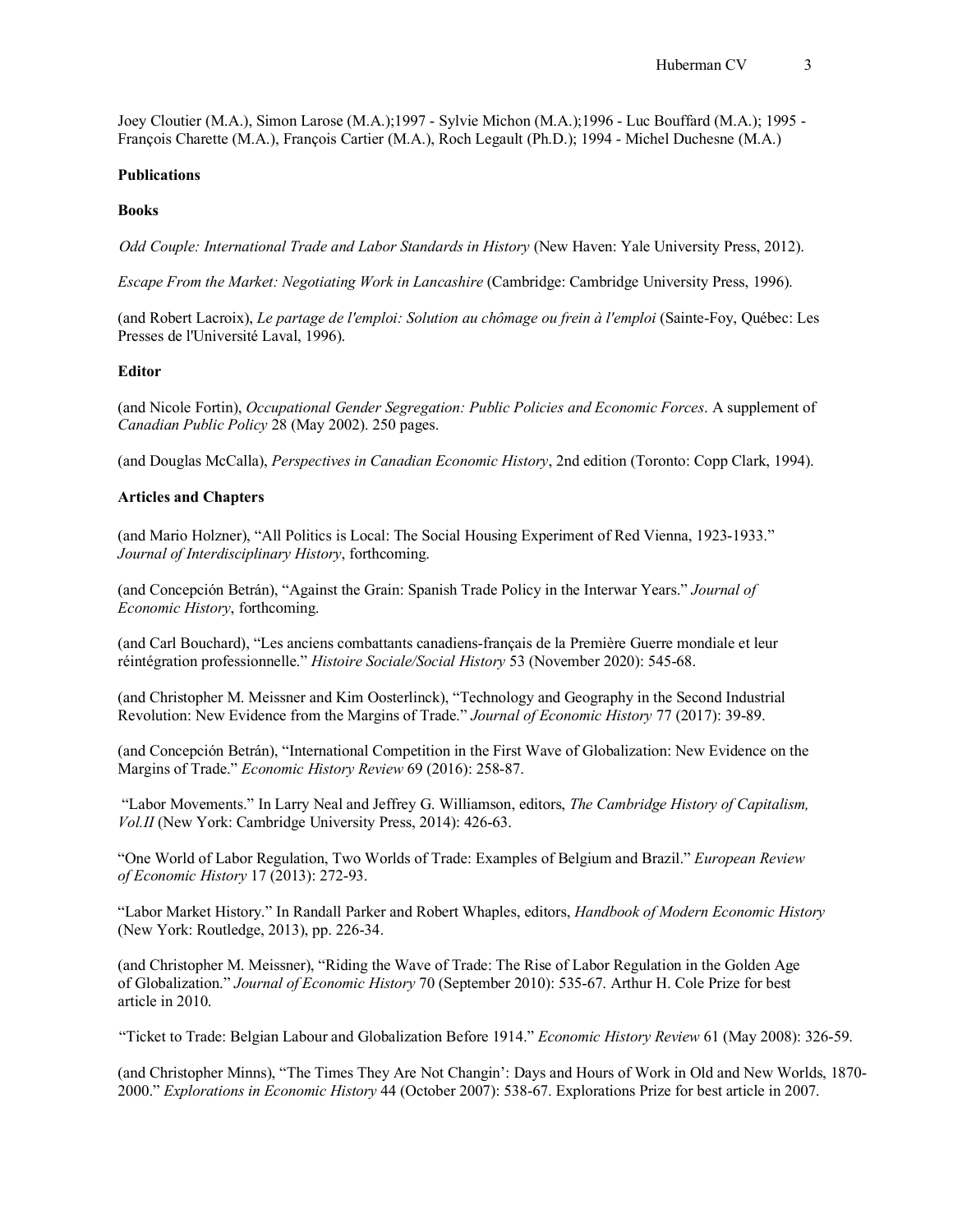"Are Canada's Labour Standards Set in the Third World? Historical Trends and Future Prospects for Canada." *C.D. Howe Commentary* (February 2005): 45 pages.

"Working Hours of the World Unite? New International Evidence of Worktime, 1870-1913." *Journal of Economic History* 64 (December 2004): 964-1001.

"When Labour Hires Capital: Evidence from Lancashire, 1870-1914." In Peter Scholliers and Leonard Schwartz, editors, *Experiencing Wages: Social and Cultural Aspects of Wage Forms in Europe since 1500* (New York and Oxford: Berghahn, 2003): 53-81.

(and Wayne Lewchuk), "European Economic Integration and the Labour Compact, 1850-1913." *European Review of Economic History* 7 (April 2003): 3-41. Reprinted in Drusilla K. Brown and Robert M. Stern, editors, *The WTO and Labor and Employment* (Cheltenham: Edward Elgar, 2007); reprinted online in the collection, *Protectionism,* https://academic.oup.com/ereh/pages/protectionism

(and Denise Young), "Hope Against Hope: Strike Activity in Canada, 1920-1939." *Explorations in Economic History* 39 (July 2002): 315-54.

(and Nicole M. Fortin), "Occupational Gender Segregation and Women's Wages in Canada: A Historical Perspective." *Canadian Public Policy/Analyse de Politiques* 28 (May 2002): S11-S41.

(and Paul Lanoie), "Changing Attitudes Toward Worksharing: Evidence from Québec." *Canadian Public Policy/Analyse de Politiques* 26 (June 2000): 141-57.

(and Ruth Dupré), "La cliométrie au Québec." *L'Actualité économique* 76 (March 2000): 159-70.

(and Denise Young), "Cross-Border Unions: Internationals in Canada, 1901-1914." *Explorations in Economic History* 36 (July 1999): 204-31.

(and Paul Lanoie), "L'aménagement et la réduction du temps de travail : Leçons à tirer de cinq expériences québécoises." In José Allouche and Bruno Sire, editors, *Ressources humaines: Une gestion éclatée* (Paris: Economica, 1999): 89-107. Reprinted in *Gestion : Revue internationale de gestion* 24 (été 1999): 32-42.

(and Wayne Lewchuk), "Glory Days? Work Hours, Labour Market Regulations and Convergence in Late Nineteenth Century Europe." In Giovanni Federico et al., editors, *Integration of Commodity Markets in History* (Seville: XII International Economic History Congress, 1998): 135-47.

(and Michael Tessler and S.J. Klieman), "A 'Zero Tolerance for Overtime' Increases of Surgical Per Case Costs." *Canadian Journal of Anesthesia* 44 (October 1997): 1036-41.

"An Economic and Business History of Worksharing." *Business and Economic History* 26 (1997): 404-15.

"Piece Rates Reconsidered." *Journal of Interdisciplinary History* 26 (Winter 1996): 393-417.

"Some Early Evidence of Worksharing." *Business History* 37 (October 1995): 1-25.

(and Gregory Clark and Peter H. Lindert), "A British Food Puzzle." *Economic History Review* 48 (May 1995): 215-37.

"Testing for the 'Conscientious Withdrawal of Efficiency': Evidence from the Industrial Revolution." *Historical Methods* 26 (Summer 1993): 119-24.

"Industrial Relations and the Industrial Revolution: Evidence from M'Connel and Kennedy, 1810-1840." *Business History Review* 55 (Summer 1991): 373-90.

"How Did Labor Markets Work in Lancashire? Some Further Evidence on Prices and Quantities." *Explorations in Economic History* 28 (January 1991): 87-120.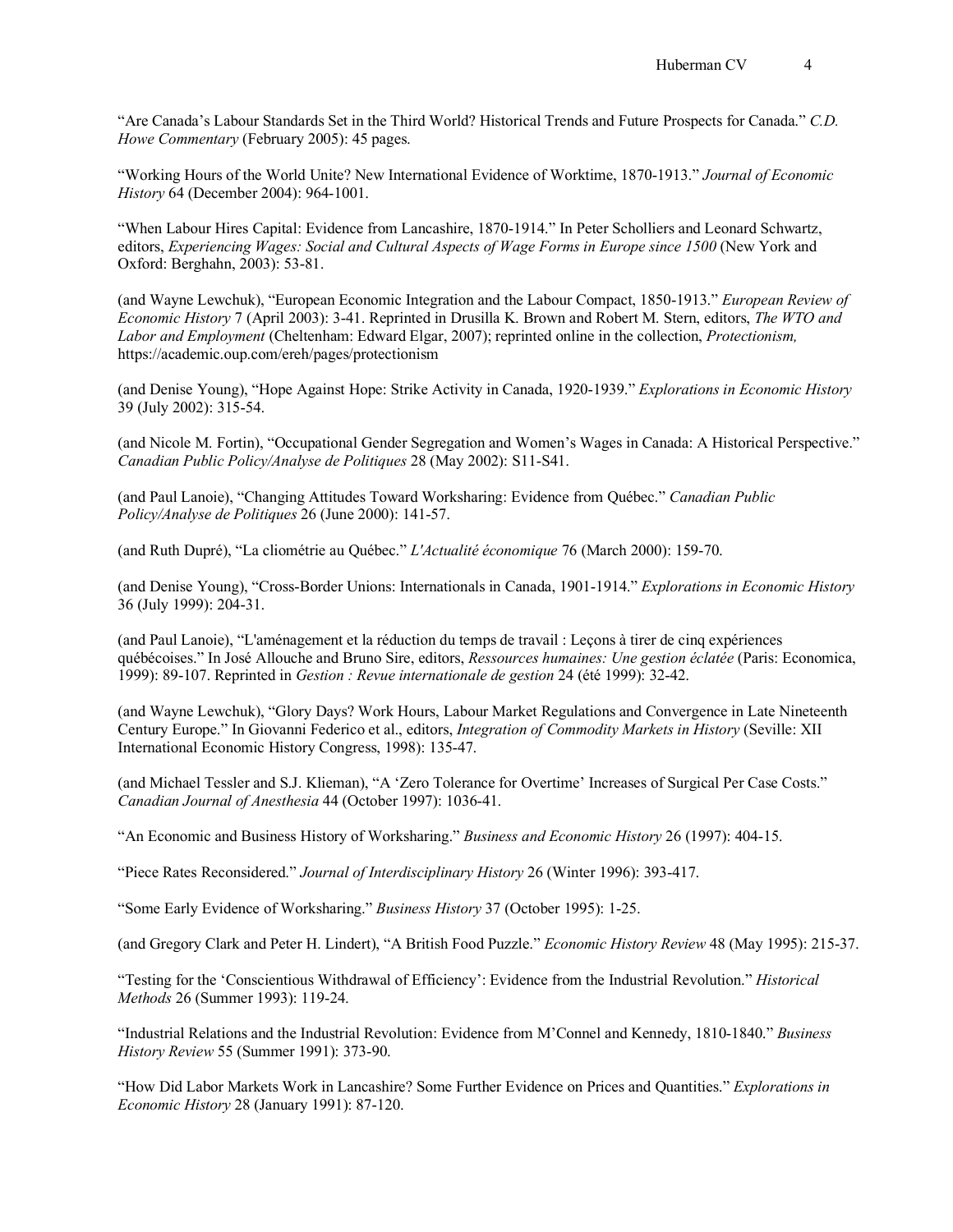"Vertical Disintegration in Lancashire: A Comment on Temin." *Journal of Economic History* 50 (September 1990): 683-90.

"The Economic Origins of Paternalism: A Reply to Rose, Taylor and Winstanley." *Social History* 14 (January 1989): 99-105.

"The Economic Origins of Paternalism: Lancashire Cotton Spinning in the First Half of the Nineteenth Century." *Social History* 12 (May 1987): 177-92.

"Invisible Handshakes in Lancashire: Cotton Spinning in the First Half of the Nineteenth Century." *Journal of Economic History* 46 (December 1986): 987-98.

### **Conference Proceedings and Other Publications**

(and Christopher M. Meissner and Kim Oosterlinck), "Globalisation everywhere, except in the growth numbers: Pessimism reaffirmed?" *VOX CEPR's Policy Portal*. http://www.voxeu.org/article/globalisationeverywhere-growth-numbers. February 2015

"The 100-year Welfare State?" *La vie des idées*. http://www.laviedesidees.fr/. December 2014

(and Christopher M. Meissner), "New evidence on the rise of trade and social protection." *VOX CEPR's Policy Portal.* http://www.voxeu.org/article/rise-trade-and-social-protection. October 2009.

"International Labor Standards." *The Palgrave Dictionary of Transnational History* (London: Palgrave Macmillan, 2009): 212-14.

(and Nancy Folbre), "Eric Jones." In John S. Lyons, Louis P. Cain, and Samuel H. Williamson, editors, *Reflections on the Cliometrics Revolution: Conversations with Economic Historians* (London: Routledge, 2008), pp. 274-85.

"Richard Arkwright," vol. 1, pp. 155-56; "Cotton Industry: Industrial Organization, Markets and Trade," vol. 2, pp. 29-34. *Oxford Encyclopaedia of Economic History* (New York: Oxford University Press, 2003).

"Travail et rémunération au cours de l'industrialisation anglaise: Les apports récents de l'histoire des femmes." *Revue d'histoire* 15 (automne 1996): 212-18.

(and Robert Lacroix), "An Economic History of Worksharing: Implications for Current Policy." *Proceedings of the European Labour Economics Association*, Vol. 6, 7th annual meeting, Lyon, France, September 7-10, 1995.

#### **Papers Submitted or in Preparation**

(Marc Badia-Miró and Anna Carreras-Marin, "Smooth Sailing: Market Integration, Agglomeration, and Productivity Growth in 1930s Brazil"

### **Reviews**

Peter H. Lindert, Making Social Spending Work, .*Journal of Economic History*, forthcoming.

Michelle P. Egan*,* Single Markets: Economic Integration in Europe and the United States. *Journal of Economic History*, December 2017.

Robert C. H. Sweeny, Why Did We Choose to Industrialize? Montreal, 1819-1849. *American Historical Review*, December 2016.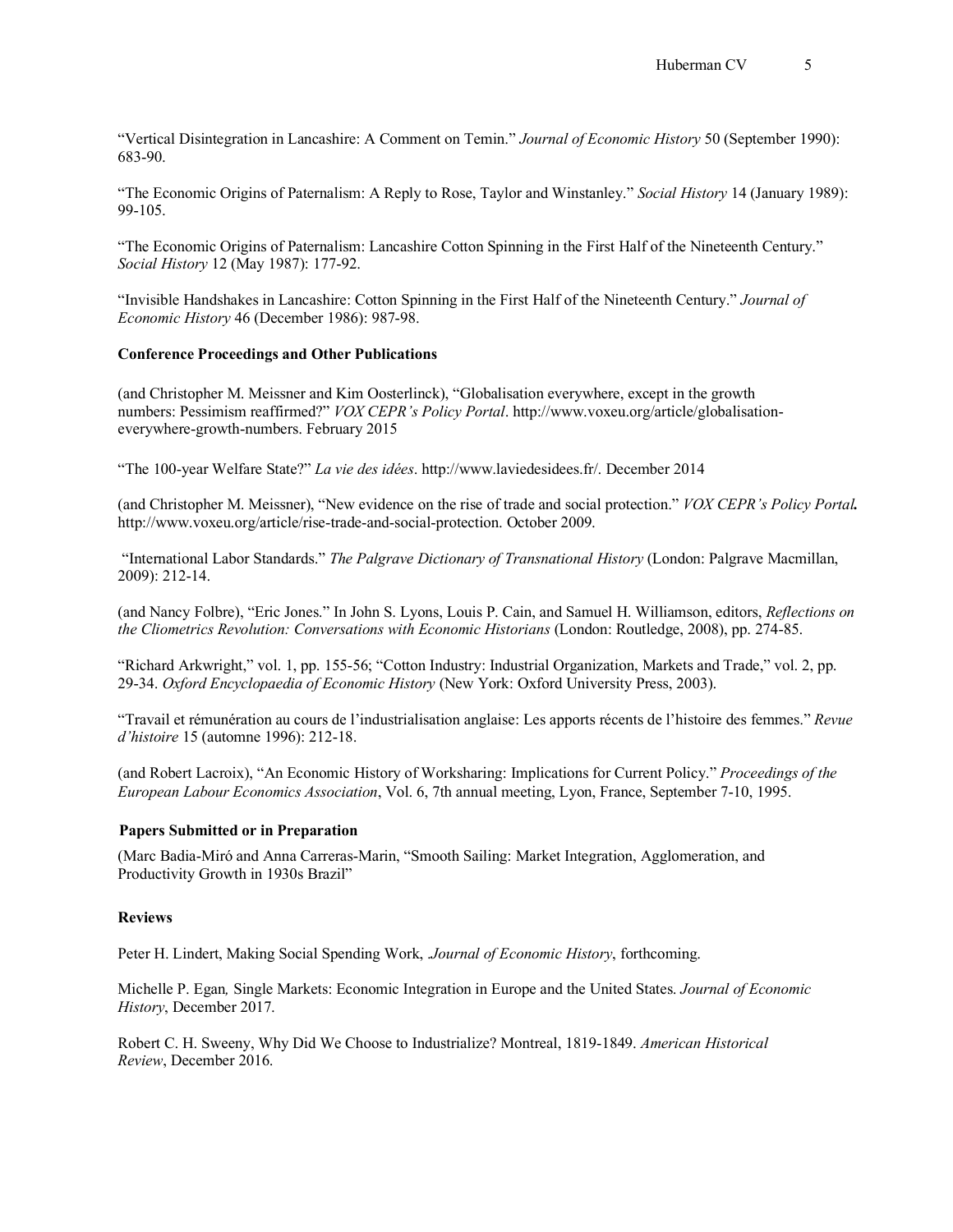Christoph Hermann, Capitalism and the Political Economy of Work. *British Journal of Industrial Relations*, May 2016.

Paul Carauana Galizia, Mediterranean Labor Markets in the Fist Age of Globalization. *Journal of Economic History*, March 2016.

William J. Suarez-Potts, The Making of Law: The Supreme Court and Labor Legislation in Mexico, 1875- 1931*. Journal of Economic History*, September 2013.

Richard Pomfret, The Age of Equality: The Twentienth Century in Economic Perspective. EhNet (http://www.eh.net), April 2012.

Patricia Van den Eeckhout, Supervision and Authority in Industry. *Social History*, May 2011.

Gerry Rodgers, et. al., The ILO and the Quest for Social Justice, 1919-2009. *Industrial and Labor Relations Review*, January 2011.

Robin Archer, Why is There No Labor Party in the United States? *Industrial and Labor Relations Review*, July 2009.

Julia Lynch, Age in the Welfare State. *Journal of Economic History*, December 2007.

Simon Deakin and Frank Wilkinson. The Law of the Labour Market. *Industrial and Labor Relations Review*, January 2007.

Douglas Farnie and David Jeremy. The Fibre That Changed the World. *Enterprise and Society*, March 2006.

Eddy Lee and Marco Vivarelli, eds. Understanding Globalization, Employment, and Poverty Reduction. *Industrial and Labor Relations Review*, October 2005.

David Mitch, John Brown, and Marco H.D. van Leeuwen, eds. Origins of the Modern Career. *Business History*, July 2005.

Pierre Gervais. Les origines de la révolution industrielle aux États-Unis: Entre économie marchande et capitalisme industriel, 1800-1850. *Economic History Review*, May 2005.

Robert Flanagan and William B. Gould IV. International Labor Standards. *Canadian Journal of Sociology Online*, (http://www.ualberta.ca/~cjscopy.cjs.html), January 2004.

Alan Fowler. Lancashire Cotton Operatives and Work, 1900-1950. *Journal of Economic History*, December 2003.

Joshua L. Rosenbloom. Looking for Work, Searching for Workers. *Canadian Journal of Sociology Online*, (http://www.ualberta.ca/~cjscopy.cjs.html), October 2002.

James A. Jaffe. Striking a Bargain: Work and Industrial Relations in England 1815-1865. *Industrial and Labor Relations Review* January 2002.

Mary Rose. Firms, Networks and Business Values: The British and American Cotton Industries. *Journal of Economic History*, December 2001.

Robert Lewis. Manufacturing Montreal: The Making of an Industrial Landscape, 1850-1930. *Business History Review*, Winter 2001.

Leonard N. Rosenband. Papermaking in Eighteenth-Century France: Management, Labor, and Revolution at the Montgolfier Mill, 1761-1805. *EhN*et (http://www.eh.net), May 2001.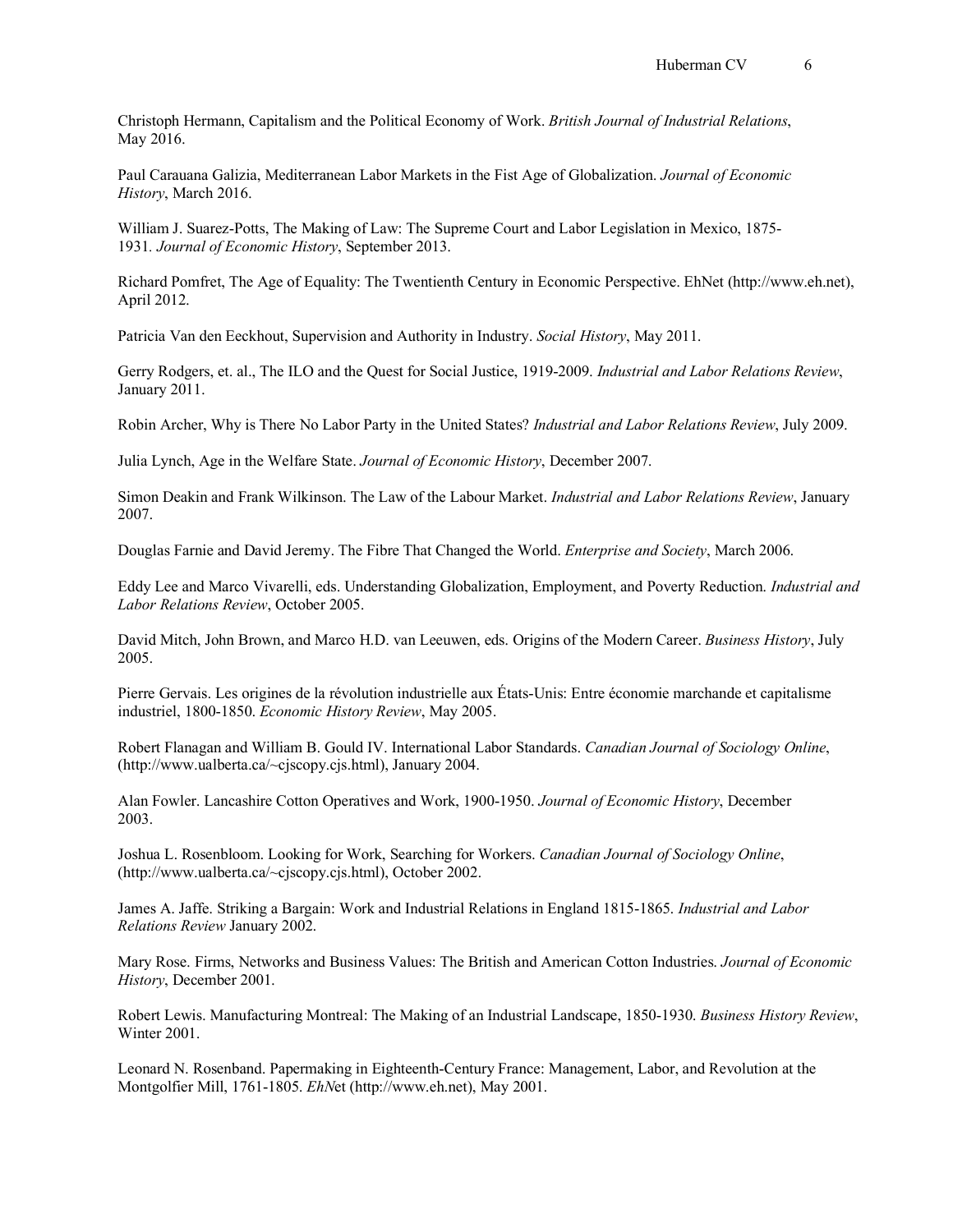Gerald Friedman. State Making and Labor Movements: France and the United States, 1876-1914. *Canadian Journal of Sociology Online*, (http://www.ualberta.ca/~cjscopy.cjs.html), June 2000.

Howard Kimeldorf. Battling for American Labor: Wobblies, Craft Workers and the Making of the Union Movement. *Canadian Journal of Sociology Online*, (http://www.ualberta.ca/~cjscopy.cjs.html), June 2000.

Marc W. Steinberg. Fighting Words: Working Class Formation *Industrial and Labor Relations Review*, June 2000.

Sanford Jacoby. Modern Manors: Welfare Capitalism Since the New Deal. *EhN*et (http://www.eh.net), March 1999.

Sanford Jacoby, ed. The Workers of Nations: Industrial Relations in a Global Economy. *Journal of Economic History*, September 1997.

Daniel Nelson. Managers and Workers. *Business History*, July 1997.

René Hardy. La sidérurgie dans le monde rural: Les hauts fourneaux du Québec au XIXe siècle. *Journal of Economic History*, June 1997.

Stuart Bruchey, ed. Entrepreneurship in Maine: Essays in Business Enterprise. *Business History*, October 1996.

Claude Bellavance. Shawinigan Water and Power: Formation et decline. *Business History*, October 1995.

Robert C. Allen. Enclosure and the Yeoman. *Canadian Journal of Economics*, November 1994.

Peter A. Baskerville, ed. Canadian Papers in Business History. *Business History*, October 1994.

Kris Inwood, ed. Farm, Factory and Fortune. *Business History*, April 1994.

Keith R. Fleming. Power Cost: Ontario Hydro and Rural Electrification. *Business History*, April 1993.

Mary Rose, ed. International Competition and the British Textile Industry. *Economic History Review*, November 1992.

Adrian Randall. Before the Luddites. *Journal of Economic History*, September 1992.

David J. Jeremy. Techonology and Power in the Early American Cotton Industry. *Journal of Economic History*, June 1992.

Isaac Cohen. American Management and British Labor: A Comparative Study of the Cotton Spinning Industry. *Journal of Economic History*, March 1991.

J.A. Jowitt and A.J. McIvor. Employers and Labour in the English Textile Industries. *Industrial and Labor Relations Review*, March 1991.

Stephanie Jones. Trade and Shipping: Lord Inchcape, 1852-1932. *Journal of Economic History*, March 1990.

R.S. Fitton. The Arkwrights: Spinners of Fortune. *Business History Review*, Spring 1989.

Hugh B. Peebles. Warshipbuilders on the Clyde. *Journal of Economic History*, March 1989.

Ian Radforth. Bushworkers and Bosses. *Journal of Economic History*, March 1989.

Alexander J. Field, ed. The Future of Economic History. *Canadian Journal of Economics*, August 1988.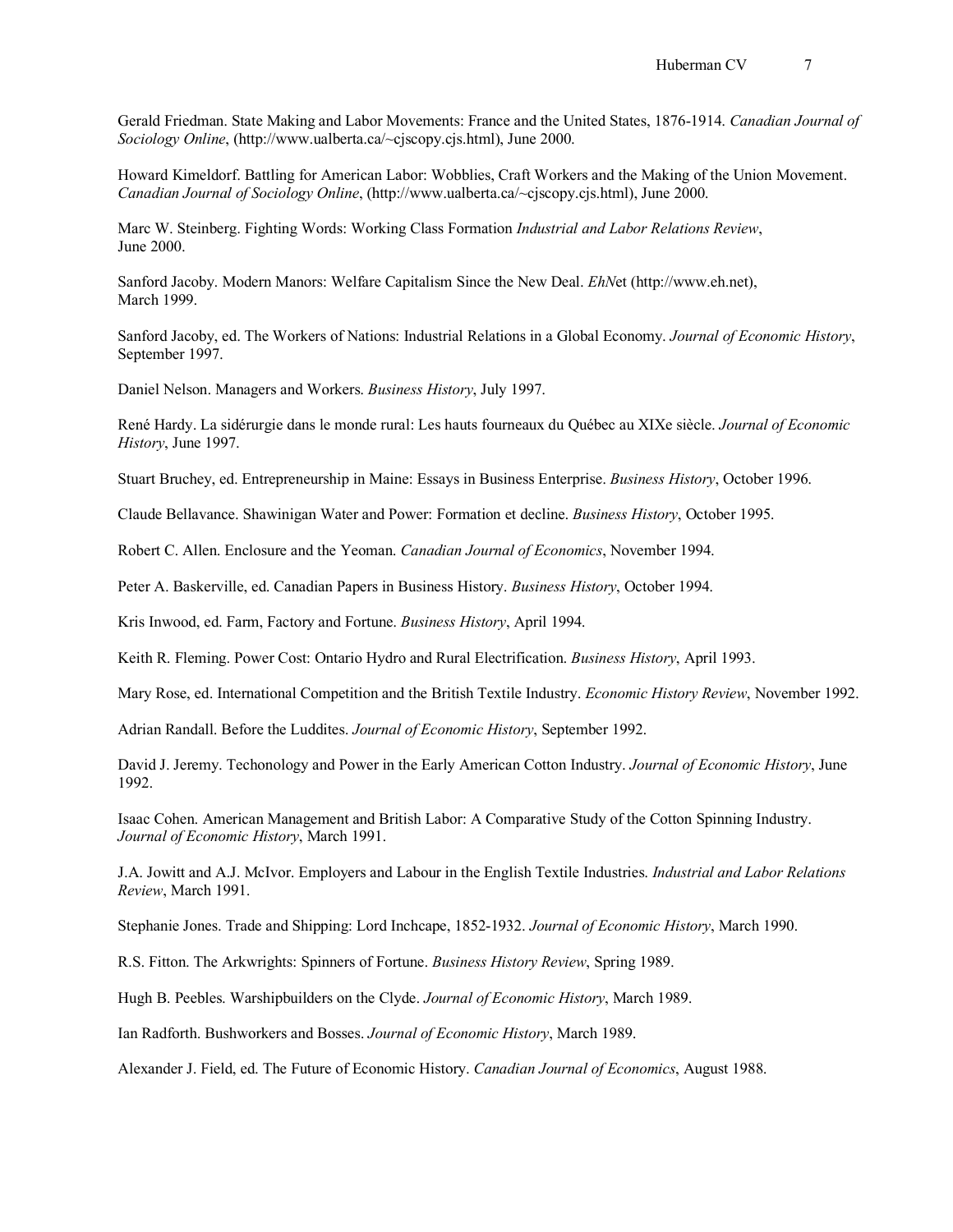William Kaplan. Everything that Floats: Pat Sullivan, Hal Banks and the Seamen's Unions in Canada. *Journal of Economic History*, June 1988.

Peter Sinclair. From Traps to Draggers. *Canadian Historical Review*, September 1986.

## **Research Awards**

*External*

June 2015, Social Sciences and Humanities Research Council of Canada (\$50,000): L'après-guerre des Canadiensfrançais : mobilité et réintégration des anciens combattants. Co-investigator.

May 2011, Fonds de recherché sur la société et la culture (\$372,240): Ménages, institutions et marché du travail dans une perspective internationale. Team research project led by Emanuela Cardia (Université de Montréal)

April 2011, Chaire universitaire, Université Libre de Bruxelles (\$4,000). Belgian margins of trade

May 2008, Social Sciences and Humanities Research Council of Canada (\$68,000): Labor Regulation as a Big Push

May 2008, Fonds de recherché sur la société et la culture (\$80,000). Ménages, institutions et marché du travail dans une perspective internationale. Team research project led by Emanuela Cardia (Université de Montréal)

September 2002-2007, Initiatives in the New Economy, Social Sciences and Humanities Research Council of Canada, (\$2,900,000 over five years): Globalization, Technological Revolutions and Education. Team research project led by Thomas Lemieux (University of British Columbia). Group leaders: Richard Harris (international), Michael Huberman (history), Craig Riddell (labour)

June 2001, Human Resources Development Canada (\$110,000): Pay Equity and Occupational Segregation

May 2001, Social Sciences and Humanities Research Council of Canada (\$49,000): Globalization and the Labor Compact

May 1998, Social Sciences and Humanities Research Council of Canada (\$23,000): Topics in Economic History

May 1998, Social Sciences and Humanities Research Council of Canada (\$80,000): International Comparisons of Consumption. Team research project led by David Howes (Concordia University)

May 1997, Fonds pour la Formation de Chercheurs et l'aide à la Recherche (\$133,000): Crise de l'emploi et disparités croissantes de salaires : perspectives internationales et historiques. 1997-2000. Team research project led by Michael Huberman and Thomas Lemieux (Université de Montréal)

May 1996, Department of Human Resources and Development (\$150,000): Emploi et employabilité. Team research project (CIRANO) led by Robert Lacroix

November 1995, Canadian Employment Research Forum (\$5,000): Worksharing in Historical Perspective

May 1992, Social Sciences and Humanities Research Council of Canada (\$17,000): Topics in Economic History

May 1990, Social Sciences and Humanities Research Council of Canada (\$14,000): Efficiency Wages in Lancashire

May 1987, Social Sciences and Humanities Research Council of Canada (\$5,600): Productivity Fluctuations in Lancashire

*Internal (Université de Montréal)*

April 2012 - 2022, Fondation McConnell, Université de Montréal (\$60,000 per year)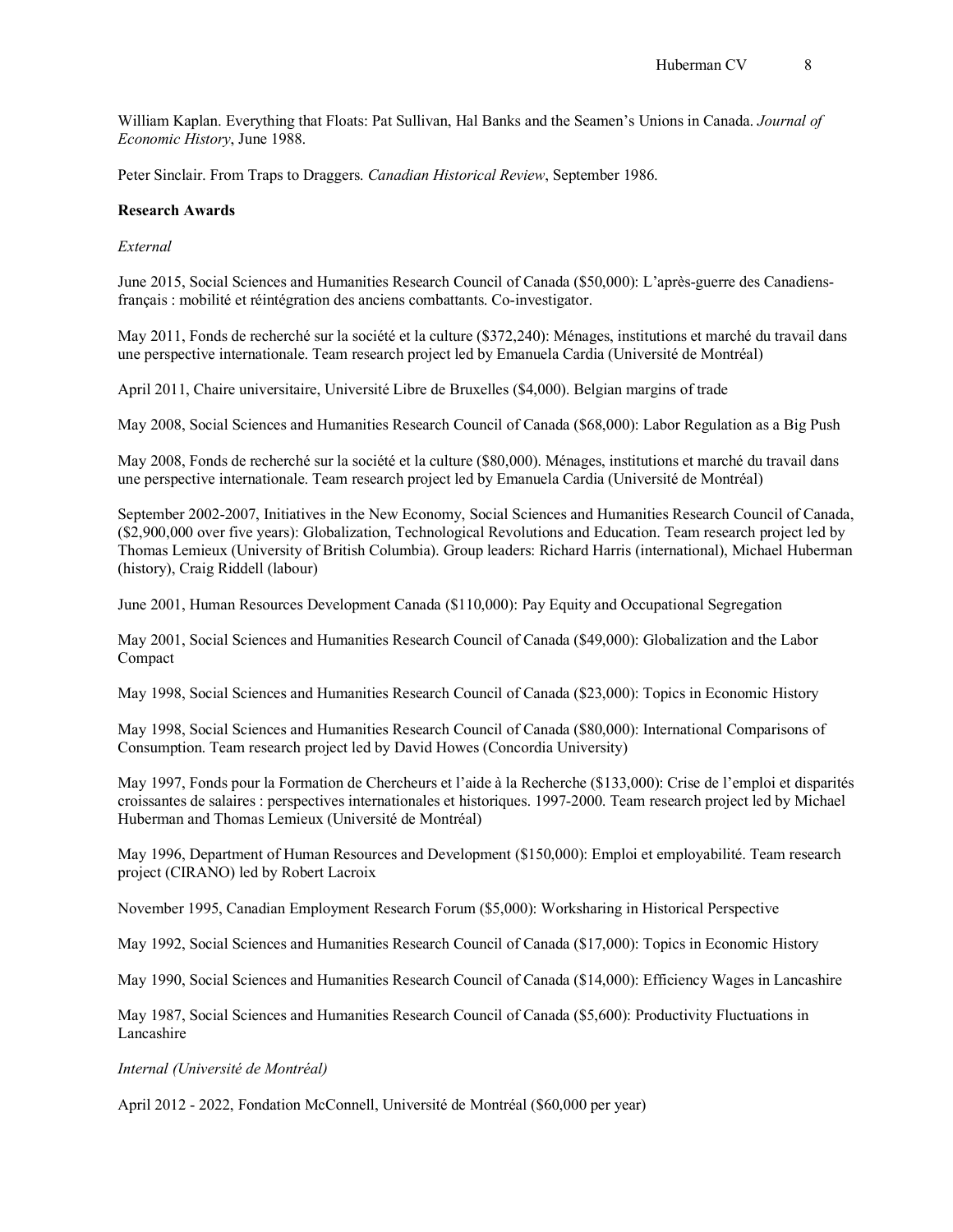January 2008, Université de Montréal, Comité d'attribution des subventions de voyage (\$1,500)

May 2001, Université de Montréal, Programme SUITE, (\$2,000): WebCT.

May 1997, Université de Montréal, Petites Subventions (\$4,000): Heures de travail en Europe

March 1997, Université de Montréal, Comité d'attribution des subventions de voyage (\$519)

December 1996, Université de Montréal, Comité d'attribution des subventions de voyage (\$1,481)

June 1995, Université de Montréal, CAFIR (\$5,000): Paiement à la piece

May 1995, Université de Montréal, Petites Subventions (\$4,000): Partage de travail

#### **Invited Seminars**

- 2021 Escola de Economia de São Paulo, Seminário de Economia Política e História Econômica
- 2019 École des hautes études en sciences sociales; Paris School of Economics; WU Vienna University of Economics and Business
- 2018 École des hautes études en sciences sociales; Paris School of Economics; Universität Wien; Université de Genève
- 2017 Universidad de Valencia
- 2016 Université Paris-Dauphine; École des hautes études en sciences sociales; Paris School of Economics; Northwestern University
- 2015 Universidade de São Paulo
- 2014 Université de Genève; Universidad de Valencia; Univeristat de Barcelona
- 2013 University of Oxford; Université de Genève; Universidad Carlos III de Madrid
- 2011 Université de Genève
- 2010 Rutgers University, New Jersey; Queen's University, Kingston
- 2008 London School of Economics; École des hautes études en sciences sociales, Paris; Instituto de Ciências Sociais, Universidade de Lisboa
- 2007 Harvard University; University of California Los Angeles
- 2006 Stanford University; Northwestern University; Michigan State University; University of Michigan; Universitat Pompeu Fabra, Barcelona; Universidad Carlos III de Madrid
- 2005 Trinity College, Institute for International Integration Studies, Dublin
- 2004 University of Toronto; Harvard University; University of Oxford
- 2001 Université de Montréal
- 2000 Lancaster University, United Kingdom; École Normale Supérieure, Laboratoire d'Économie Appliquée, Paris; Maison des Sciences de l'Homme, Paris; Queen's University, Kingston
- 1999 University of Alberta; London School of Economics
- 1998 McGill University
- 1997 University of Toronto; Université Mohammed V, Rabat, Morocco; University of Copenhagen
- 1995 University of Munich; Université de Montréal
- 1994 University of Toronto; CIRANO, Montréal; Université de Montréal
- 1993 University of Massachusetts, Amherst; Queen's University, Kingston
- 1992 University of California, Davis; Stanford University; University of California, Berkeley
- 1991 Queen's University, Kingston
- 1989 University of Toronto; University of Manchester; McMaster University

#### **Conference Presentations**

- 2020 Brazil Workshop de História Econômica (virtual); Centre des services scolaire des Trois-Lacs
- 2018 World Economic History Congress, Boston
- 2017 European Historical Economics Society, Tubingen, Germany; Social Science History Association, Montréal
- 2016 Classifying International Trade Before 1945, SciencesPo, Paris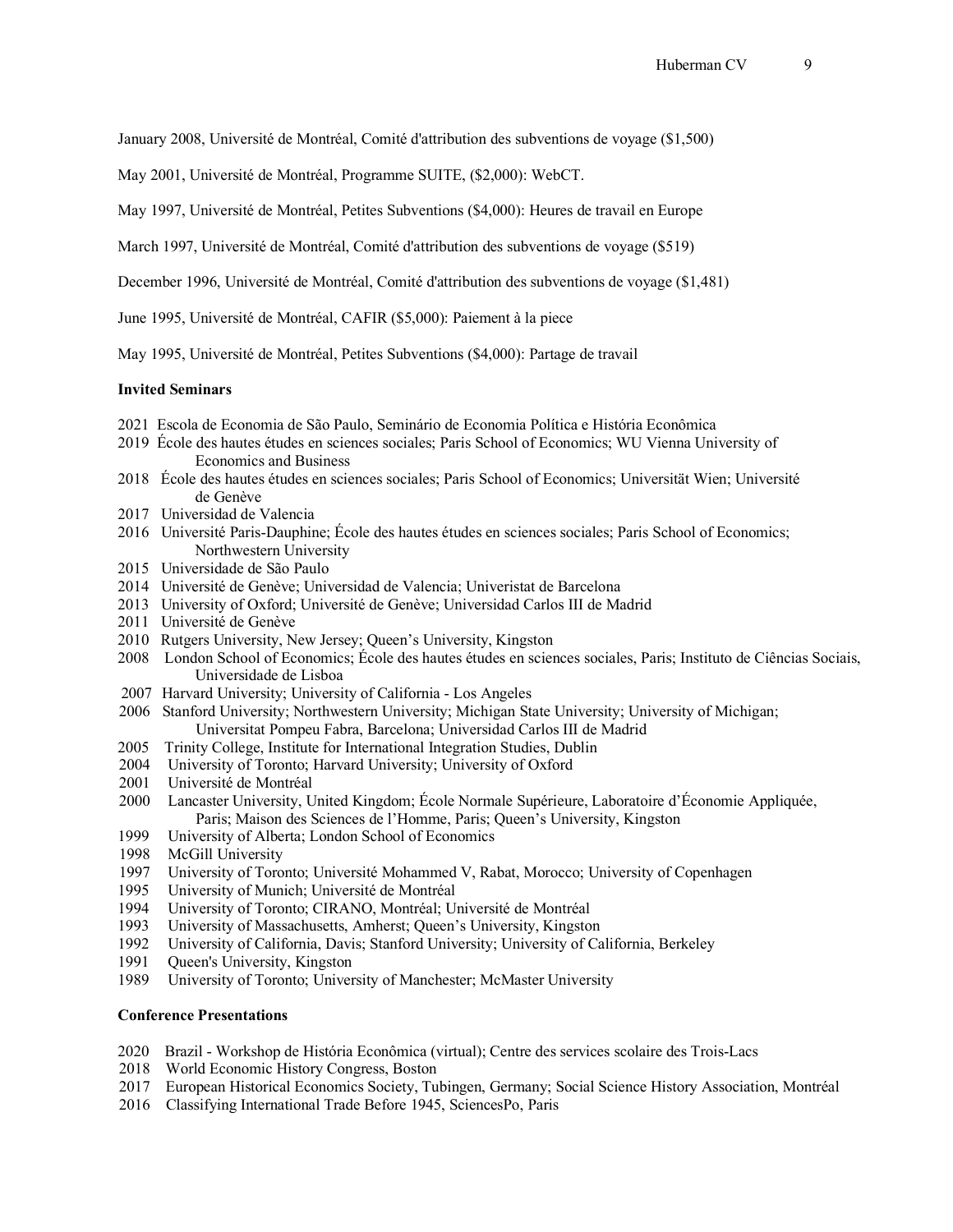- 2015 Globalization and the Welfare State, Padua, Italy; Disaggregated International Trade Data Conference, Berlin
- 2014 Queen's University, Economic History Conference; Economic History Association, Columbus, Ohio; Canadian Network in Economic History, Peterborough
- 2012 Conference on Trade, Poverty and Growth in History, Madrid; Paris School of Economics; Conference on The History of Capitalism, Madrid
- 2010 Canadian Business History, Waterloo, Ontario; Economic and Business Historical Society, Braga, Portugal; Perspective on Work and Wages, Lund, Sweden
- 2009 Comparer en sciences sociales aujourd'hui, Montréal; Economic History Association, Tucson, Arizona
- 2008 European Social Science History Association Meetings, Lisbon
- 2007 Economic History Association, Austin, Texas; INE-TARGET Final Conference, University of British Columbia; Cliometrics Conference, Tucson, Arizona; European Historical Economics Society, Lund, Sweden
- 2006 2nd BETA Workshop in Historical Economics, Strasbourg; Canadian Economics Association, Montréal
- 2005 Berlin Colloquium in Economic History; Portuguese Economic and Social History Association, Evora; INE-TARGET workshop, University of British Columbia; Canadian Economics Association, Hamilton; INE-TARGET Conference, Simon Fraser University
- 2004 Social Science History Association, Chicago; Canadian Institute of Advanced Research, Montréal
- 2003 INE-TARGET workshop, Nuffield College, University of Oxford; Canadian Network in Economic History, Guelph; Globalization, Technological Revolutions and Education, University of British Columbia; All-University of California Economic History Conference, Davis, California
- 2002 The Political Economy of Globalization: Can the Past Inform the Present? Trinity College, Dublin
- 2001 Economic History Association, Philadelphia; Small States and the World Economy, Göteborg, Sweden; Pay Equity and Occupational Segregation, Ottawa; Globalization vs De-globalization, University of Zurich; Belles Soirées, Université de Montréal
- 2000 Fourth International Cliometrics Conference, Montréal; Quantitative Methods in Canadian Economic History, Stratford, Ontario
- 1999 Société canadienne de sciences économiques, Hull, Québec; Wage Systems and Industrialization in Europe, Fondation des Treilles, Tourtour, France; Quantitative Methods in Canadian Economic History, Banff
- 1998 XII International Economic History Congress, Madrid
- 1997 All-University of California Economic History Conference, Davis, California; Association de l'histoire de l'Amérique française, Montréal; Economic History Association, New Brunswick, New Jersey; Joint Business History Meetings, British and US Associations, Glasgow; Integration of Commodity Markets in History, XII International Economic History Congress (preliminary session), Lund
- 1996 Changing Workplace Strategies, Canadian Employment Research Forum, Ottawa
- 1995 Social Science History Association, Chicago; European Association for Labour Economists, Lyon
- 1994 Société canadienne de sciences économiques, Ottawa; Quantitative Methods in Canadian Economic History, Montréal; American Social Science Association, Boston
- 1993 Innovation and Industrialization Study Group, Harvard Institute of Industrial Development and the Harvard Business School
- 1992 Social Science History Association, Chicago; Economic History Association, Boston; Cliometrics Conference, Miami, Ohio
- 1991 All-University of California Economic History Conference, University of California, Davis; Social Science History Association, New Orleans; Business History Conference, Toronto
- 1990 International Economic History Congress, Leuven, Belgium
- 1988 Economic History Association, Detroit
- 1987 Quantitative Methods in Canadian Economic History, Hamilton
- 1986 British Quantitative Economic History Conference, University of London
- 1985 Social Science History Association, Chicago; Canadian Economics Association, Montréal
- 1984 Social Science History Association, Toronto

#### **Conference Organizer**

- 2010 Workshop on financial crises: Past and present, Université de Montréal
- 2003, 2004 INE-TARGET History Workshop, University of Oxford
- 2002 Canadian Network in Economic History, Montréal
- 2001 Pay Equity and Occupational Segregation, co-sponsored by HRDC and CIRANO, Ottawa